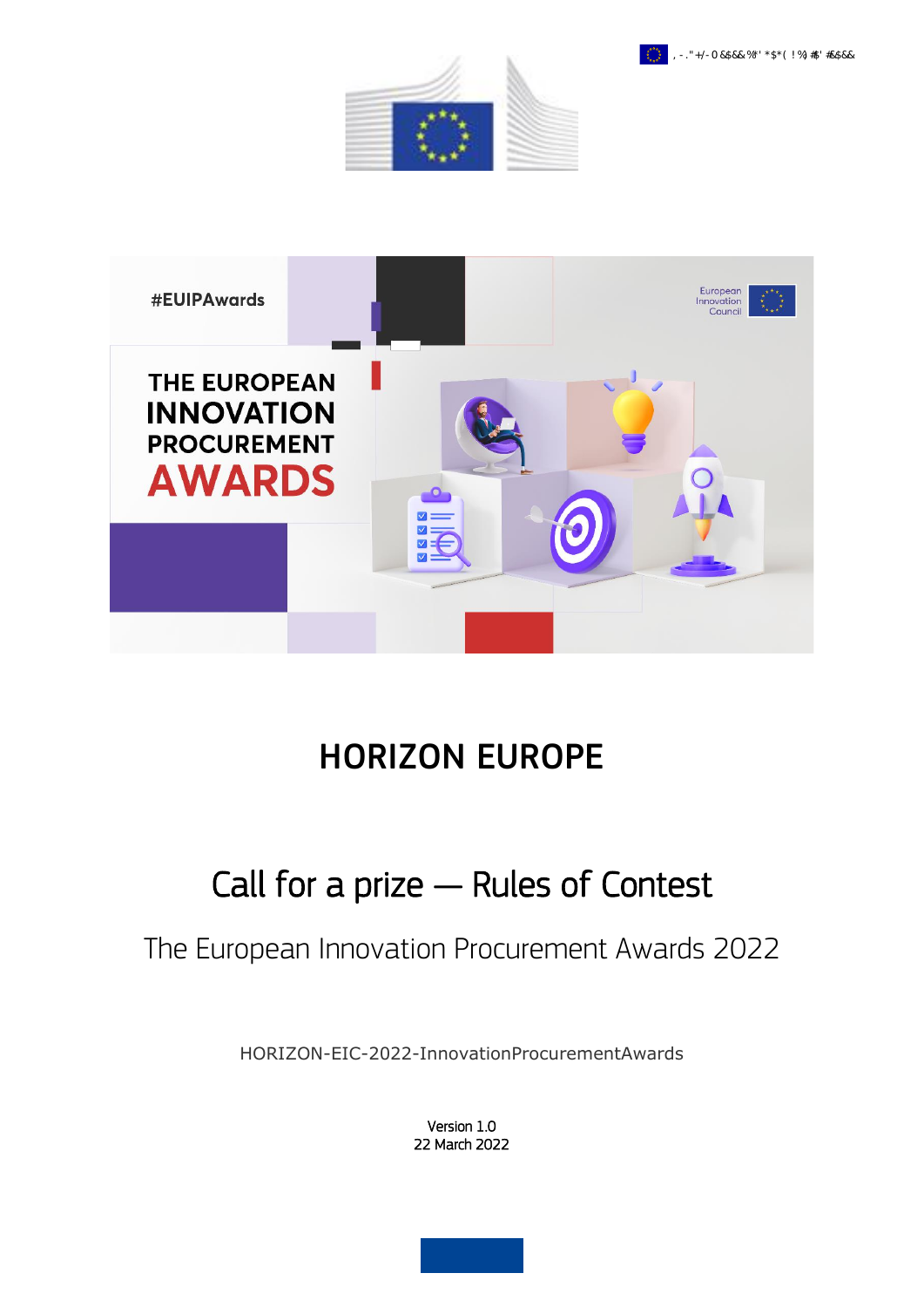| <b>HISTORY OF CHANGES</b> |                                   |                                    |                   |  |  |
|---------------------------|-----------------------------------|------------------------------------|-------------------|--|--|
| <b>Version</b>            | <b>Publication</b><br><b>Date</b> | Change                             | Page <sup>®</sup> |  |  |
| 1.0                       | 22.03.2022                        | $\vert$ Initial version (new MFF). |                   |  |  |
|                           |                                   |                                    |                   |  |  |
|                           |                                   |                                    |                   |  |  |
|                           |                                   |                                    |                   |  |  |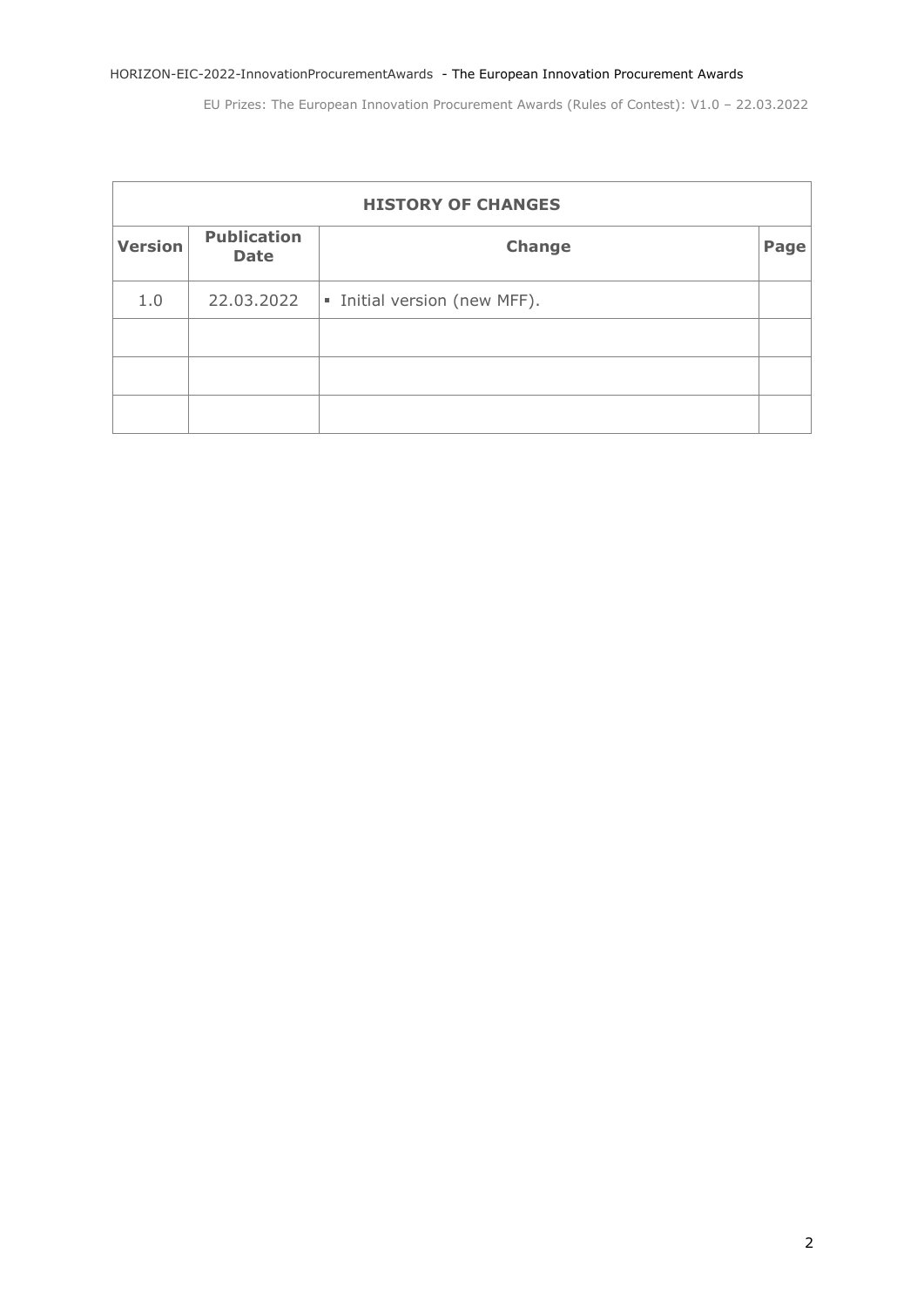EU Prizes: The European Innovation Procurement Awards (Rules of Contest): V1.0 - 22.03.2022



## EUROPEAN INNOVATION COUNCIL AND SMES EXECUTIVE **AGENCY (EISMEA)**

EISMEA I Innovation Ecosystems, SMP / Entrepreneurship and Consumers

01 EU and place-based Innovation Ecosystems

## **CALL FOR APPLICATIONS - RULES OF CONTEST**

## **TABLE OF CONTENTS**

| Additional communication, dissemination and exploitation obligations  13 |  |  |  |  |
|--------------------------------------------------------------------------|--|--|--|--|
|                                                                          |  |  |  |  |
|                                                                          |  |  |  |  |
|                                                                          |  |  |  |  |
|                                                                          |  |  |  |  |
|                                                                          |  |  |  |  |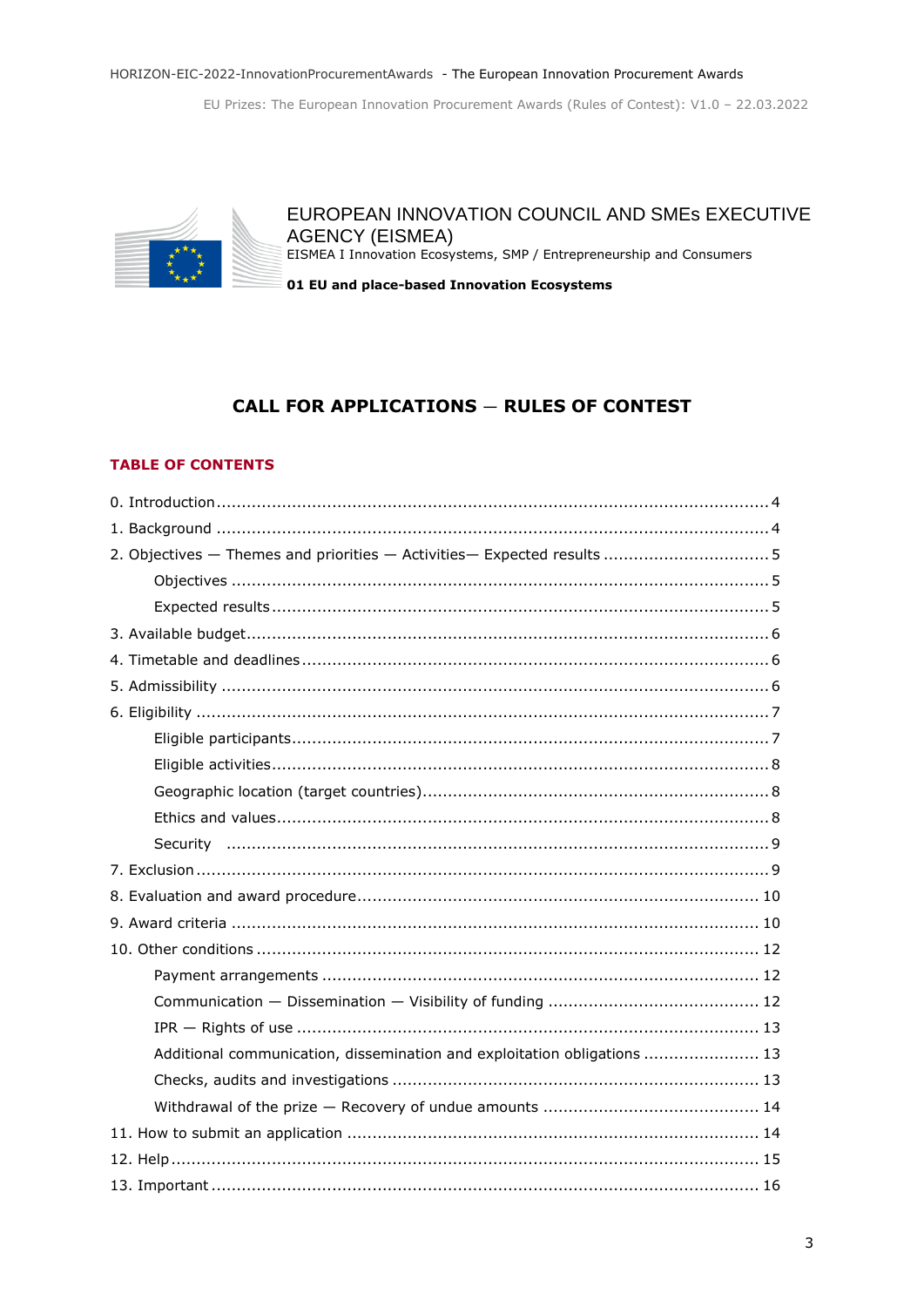## <span id="page-3-0"></span>**0. Introduction**

This is a call (contest)<sup>1</sup> for an EU recognition **prize** in the field of innovation procurement under the Horizon Europe.

The regulatory framework for this EU Funding Programme is set out in:

- Regulation 2018/1046 [\(EU Financial Regulation\)](https://eur-lex.europa.eu/legal-content/EN/ALL/?uri=CELEX:32018R1046&qid=1535046024012)
- $-$  the basic act (Horizon Europe Regulation (EU) 2021/695<sup>2</sup>)
- the call is launched in accordance with the  $2022$  European Innovation Council (EIC) [Work Programme](https://ec.europa.eu/info/funding-tenders/opportunities/docs/2021-2027/horizon/wp-call/2022/wp_horizon-eic-2022_en.pdf)<sup>3</sup> and will be managed by the European Innovation Council and SMEs Executive Agency ('Agency').

We invite you to read the **call documentation** on the Funding & Tenders Portal Topic page carefully, and in particular these Rules of Contest and the [EU Funding & Tenders](https://ec.europa.eu/info/funding-tenders/opportunities/docs/2021-2027/common/guidance/om_en.pdf)  [Portal Online Manual.](https://ec.europa.eu/info/funding-tenders/opportunities/docs/2021-2027/common/guidance/om_en.pdf)

These documents provide clarifications and answers to questions you may have when preparing your application:

- the Call Document (Rules of Contest) outlines the:
	- background, objectives, scope, activities that can be funded and the expected results (sections 1 and 2)
	- available budget and timetable (sections 3 and 4)
	- admissibility, eligibility and criteria for exclusion (sections 5, 6 and 7)
	- $-$  evaluation and award procedure (section 8)
	- award criteria (section 9)
	- other conditions (section 10)
	- $-$  how to submit an application (section 11)
- the Online Manual outlines the procedures to register and submit applications online via the EU Funding & Tenders Portal ('Portal').
- You are also encouraged to visit the [EUIPA official website](https://eic.ec.europa.eu/eic-funding-opportunities/eic-prizes/european-innovation-procurement-awards_en) to consult the list of prizes funded previously.

<sup>&</sup>lt;sup>1</sup> For ease of reference and consistency on the Funding & Tenders Portal, the terms 'call', 'project' and 'participant' are used as equivalent to 'contest', 'application' or 'contestants/applicants'.

<sup>2</sup> Regulation (EU) 2021/695 of the European Parliament and of the Council of 28 April 2021 establishing Horizon Europe – the Framework Programme for Research and Innovation, laying down its rules for participation and dissemination, and repealing Regulations (EU) No 1290/2013 and (EU) No 1291/2013, for the period 2021-2027 OJ L 170/1 of 12.05.2021.

Commission Implementing Decision C(2022) 701 of 7 February 2022 on the financing of the European Innovation Council component of the Specific Programme implementing Horizon Europe – the Framework Programme for Research and Innovation (2021-2027) and on the adoption of the Work Programme for 2022.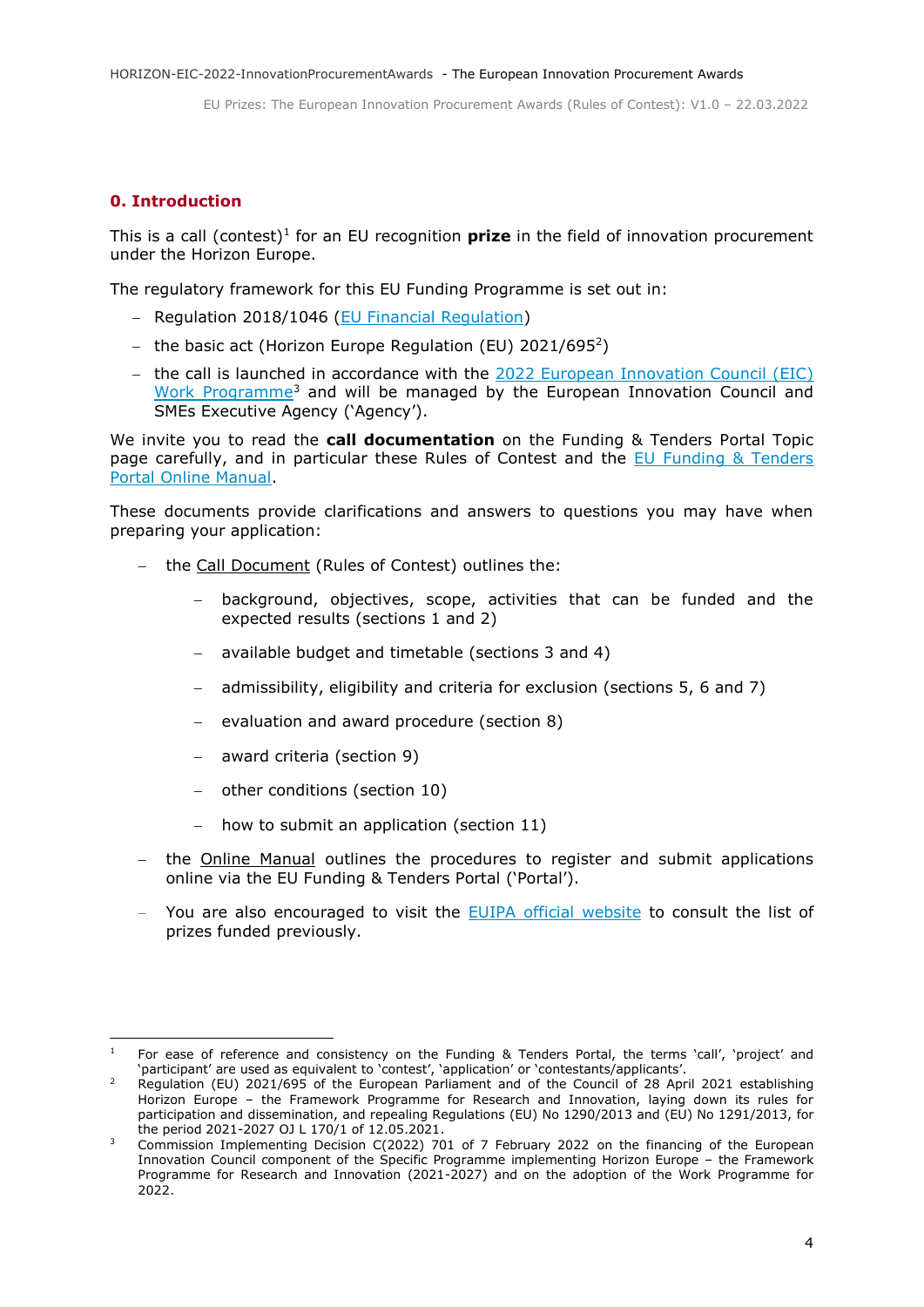## <span id="page-4-0"></span>**1. Background**

The second edition of European Innovation Procurement awards follows the success of the first edition, which brought to spotlight the frontrunners of the public and private innovation procurement. This second edition aims to build upon the established grounds, targeting even more practices and recognising the effort and talent in the area.

## <span id="page-4-1"></span>**2. Objectives — Themes and priorities — Activities— Expected results**

The COVID-19 pandemic has changed the global context and created an opportunity for the EU to redefine and affirm its role as a leader to achieve the necessary transformations ahead. Innovation procurement should play a key role to supporting the European priorities set up in the Green Deal<sup>4</sup> and to securing the European technological sovereignty.

Innovation procurement boosts the process of transforming research results and ideas into innovative solutions. It represents an untapped potential to stimulate the demand for innovation. By using innovation procurement, the public and private sectors can provide state-of-the-art services and goods to the society and, at the same time, offer new growth and commercialisation opportunities for suppliers of disruptive solutions, particularly start-ups and SMEs.

## <span id="page-4-2"></span>*Objectives*

The European Innovation Procurement Awards aim to recognise public and private buyers, natural persons and those legal entities supporting these practices across Europe in their efforts to promote and stimulate innovation procurement and the innovative ways the solutions are procured.

The Awards also aims to demonstrate how innovation procurement positively transforms the economy by not only creating new and sustainable markets, but also by tackling societal challenges such as climate change.

These Awards complement other EIC initiatives aimed at supporting and fostering innovation procurement in the European Union.

## <span id="page-4-3"></span>*Expected results*

The awards aim to:

- $\div$  Stimulate the innovation procurement uptake;
- Acknowledge and support the efforts done by procurers, and natural persons or legal entities supporting them to deliver better services and/or to bring products to the market in an innovative way; and
- $\rightarrow$  Build a diverse European community of public and private buyers to share, work together and inspire each other in the design of innovative procurement processes, and particularly in the delivery of public services.

<sup>4</sup> Communication from the Commission on the Green Deal issued on 11.12.2019 (COM(2019) 640 final)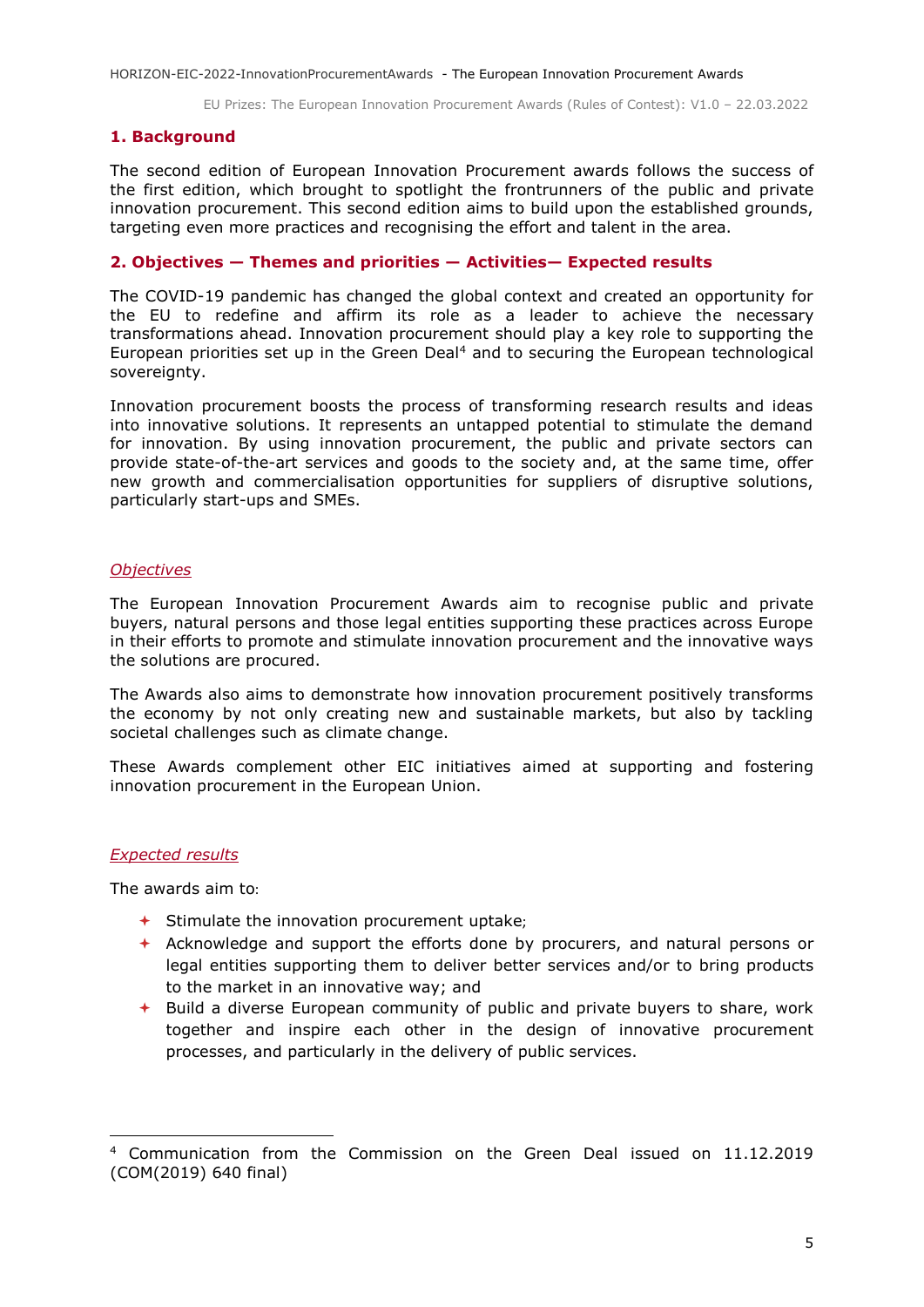The awards will feature the following three categories:

- **Innovation procurement strategy award**: to reward holistic and dedicated strategy and/or action plan that trigger sustanaible innovation procurement practices.
- **Facing societal challenges award:** to reward those innovative procurement practises aimed to face covid-19 pandemic and/or its consequences during the recovery phase.
- **Procurement leadership award**: to reward the outstanding individual(s) and/or legal entities (s) that create strong role models; who empower others to succeed in the use and further deployment of innovation procurement; or develop, support and promote the establishment of new innovative procurement practices within the innovation ecosystem.

Both winner (ranked 1<sup>st</sup>) and runner-up (ranked  $2<sup>nd</sup>$ ) in each category will be given the opportunity to **showcase** their experimentation and gain **inspiration** from experiences of other procurers – for example, to learn about new approaches through the exchange of good practices, initiatives, ideas, and innovations.

## <span id="page-5-0"></span>**3. Available budget**

Each of the three categories will reward one winner (ranked  $1<sup>st</sup>$ ) with EUR 75 000 and one runner-up (ranked 2<sup>nd</sup>) with EUR 25 000.

## <span id="page-5-1"></span>**4. Timetable and deadlines**

| <b>Timetable and deadlines</b>               |                                                                    |  |  |  |  |
|----------------------------------------------|--------------------------------------------------------------------|--|--|--|--|
| Call opening:                                | 22 March 2022                                                      |  |  |  |  |
| Deadline for submission:                     | $\overline{\phantom{a}}$<br>22 June 2022 - 17:00:00 CET (Brussels) |  |  |  |  |
| Evaluation:                                  | July - October 2022                                                |  |  |  |  |
| Information on evaluation<br>results/ award: | November 2022                                                      |  |  |  |  |

## <span id="page-5-2"></span>**5. Admissibility**

Applications must be submitted before the **call deadline** *(see timetable section 4)*.

Applications must be submitted **electronically** via the Funding & Tenders Portal Electronic Submission System (accessible via the Topic page in the [Search Funding &](https://ec.europa.eu/info/funding-tenders/opportunities/portal/screen/opportunities/topic-search;freeTextSearchKeyword=;typeCodes=0,1;statusCodes=31094501,31094502,31094503;programCode=null;programDivisionCode=null;focusAreaCode=null;crossCuttingPriorityCode=null;callCode=Default;sortQuery=openingDate;orderBy=asc;onlyTenders=false;topicListKey=topicSearchTablePageState)  [Tenders](https://ec.europa.eu/info/funding-tenders/opportunities/portal/screen/opportunities/topic-search;freeTextSearchKeyword=;typeCodes=0,1;statusCodes=31094501,31094502,31094503;programCode=null;programDivisionCode=null;focusAreaCode=null;crossCuttingPriorityCode=null;callCode=Default;sortQuery=openingDate;orderBy=asc;onlyTenders=false;topicListKey=topicSearchTablePageState) section). Paper submissions are NOT possible.

Applications (including annexes and supporting documents) must be submitted using the forms provided *inside* the Submission System (**A**) NOT the documents available on the Topic page  $-$  they are only for information).

Applications must be **complete** and contain all the requested information and all required annexes and supporting documents: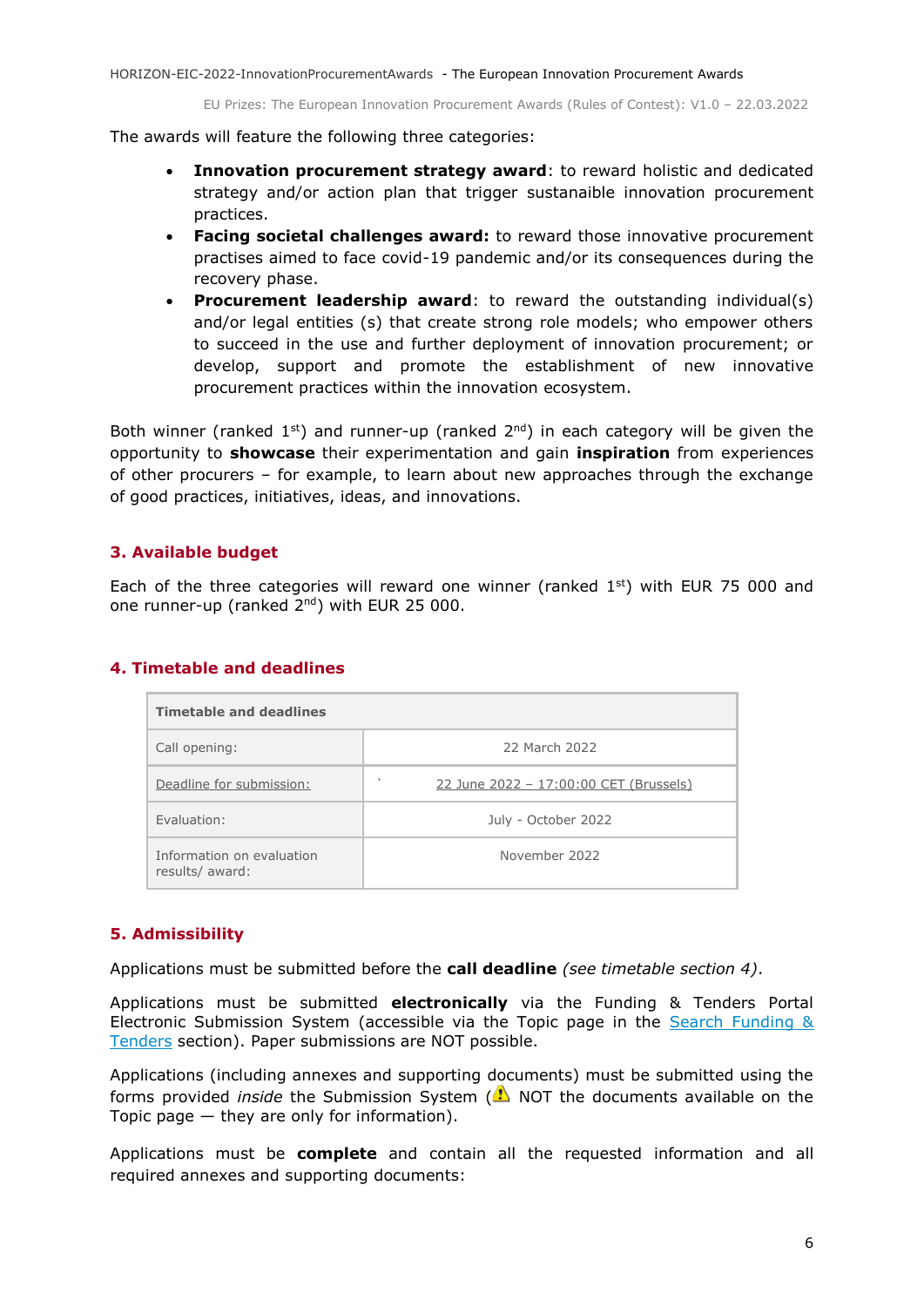- Application Form Part  $A -$  contains administrative information about the applicant organisations *(to be filled in directly online)*
- Application Form Part B contains the technical description of the application *(to be downloaded from the Portal Submission System, completed and then assembled and re-uploaded as PDF in the system)*
- Mandatory document: for both the innovation procurement strategy category and the facing societal challenges category, the awarded procurement practice must relate to completed or ongoing initiatives started after 1 January 2018. Therefore, the applicant must submit as an annex a supporting document that proves the starting date of the initiative. This document can be, for example tender documents. This document must be uploaded in the system separately from Part B.

Your application must be **readable**, **accessible, printable**.

Applications are limited to **15 pages** (Part B). Evaluators will not consider any additional pages.

You may be asked at a later stage for further documents *(for legal entity validation, bank account validation, ethics review, declaration of honour, etc)*.

**For more information about the submission process (including IT aspects), consult the** [Online Manual.](https://ec.europa.eu/info/funding-tenders/opportunities/docs/2021-2027/common/guidance/om_en.pdf)

## <span id="page-6-0"></span>**6. Eligibility**

## <span id="page-6-1"></span>*Eligible participants*

In order to be eligible, the applicants must be:

- For the **innovation procurement strategy** and **the facing societal challenges categories**, eligible applicants are any public and/or private procurer, as well as individuals/natural persons, located in one of the Member States (including overseas countries and territories, OCTs) or Associated Countries to Horizon Europe;
- For the **procurement leadership category**, eligible applicants are any public and/or private procurer, individuals/natural persons and/or legal entities supporting procurement practices located in one of the Member States (including overseas countries and territories, OCTs) or Associated Countries to Horizon Europe;
- Winners of former European Innovation Procurement Awards editions, as well as runners-up of the edition organised one year prior to the current edition are not eligible.
- $\rightarrow$  Applicants that have already received an EU or Euratom prize cannot receive a second prize for the same activities.

All applicants must register in the **Participant Register**  $-$  before the call deadline  $-$  and will have to be validated by the Central Validation Service (REA Validation). For the validation, you will be requested to upload documents showing legal status and origin.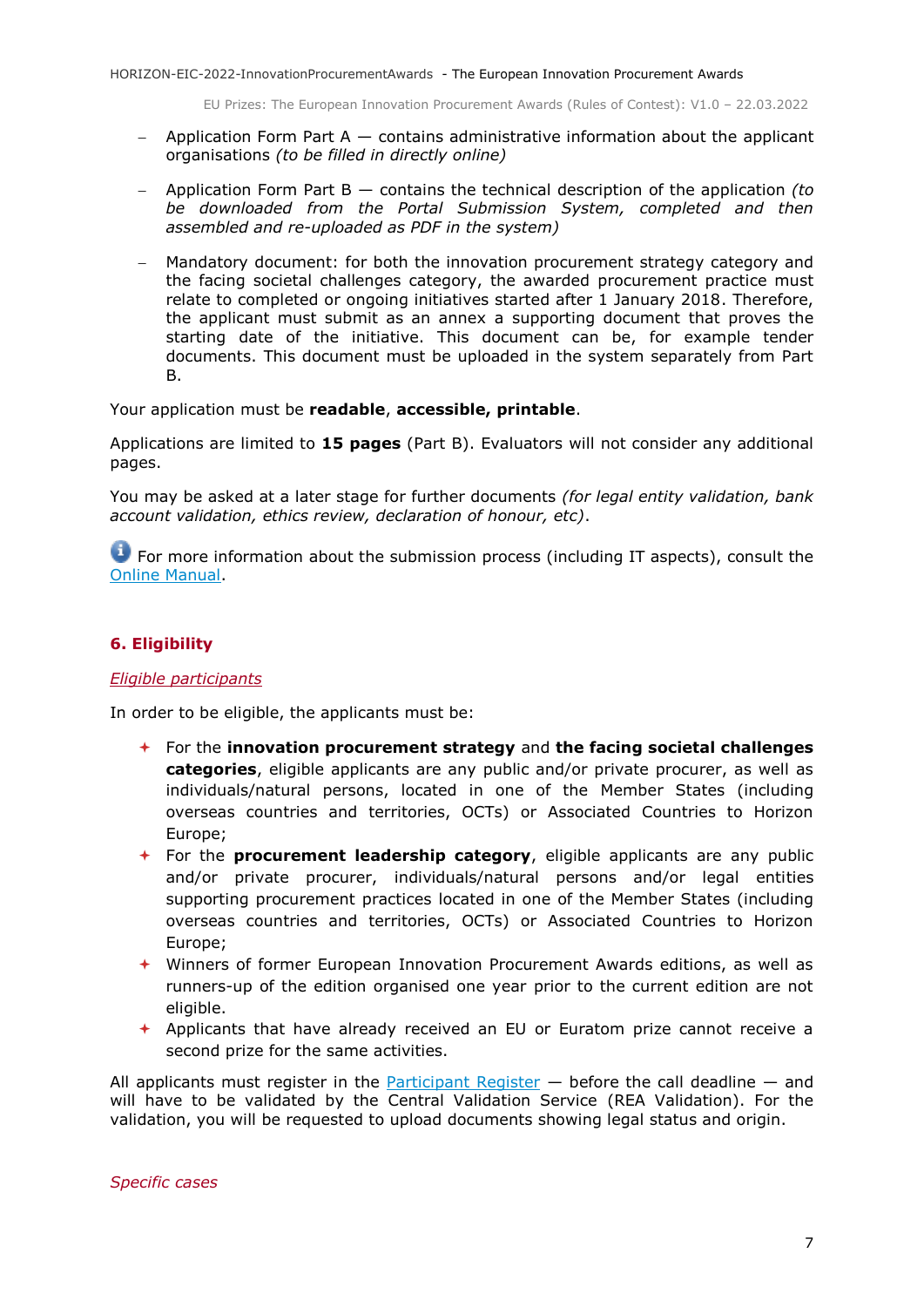EU Prizes: The European Innovation Procurement Awards (Rules of Contest): V1.0 – 22.03.2022

Entities without legal personality  $-$  Entities which do not have legal personality under their national law may exceptionally participate, provided that their representatives have the capacity to undertake legal obligations on their behalf, and offer guarantees for the protection of the EU financial interests equivalent to that offered by legal persons<sup>5</sup>.

EU bodies — EU bodies (with the exception of the European Commission Joint Research Centre) can NOT apply.

Third countries currently negotiating association agreements to Horizon Europe — Applicants from countries with ongoing negotiations may participate in the call and can receive a prize if the Horizon Europe association agreement with the third country concerned applies at the time when the award decision is taken (see [General Annex B](https://ec.europa.eu/info/funding-tenders/opportunities/docs/2021-2027/horizon/wp-call/2021-2022/wp-13-general-annexes_horizon-2021-2022_en.pdf) to the Horizon Europe main Work Programme).

EU restrictive measures — Special rules apply for certain entities *(e.g. entities subject to [EU restrictive measures](http://www.sanctionsmap.eu/) under Article 29 of the Treaty on the European Union (TEU) and Article 215 of the Treaty on the Functioning of the EU (TFEU)<sup>6</sup> and entities covered by Commission Guidelines No [2013/C 205/05](http://eur-lex.europa.eu/LexUriServ/LexUriServ.do?uri=OJ:C:2013:205:FULL:EN:PDF)<sup>7</sup> )*. Such entities are not eligible to participate in any capacity.

For more information, *see [Rules for Legal Entity Validation, LEAR Appointment and](https://ec.europa.eu/info/funding-tenders/opportunities/docs/2021-2027/common/guidance/rules-lev-lear-fca_en.pdf)  [Financial Capacity Assessment](https://ec.europa.eu/info/funding-tenders/opportunities/docs/2021-2027/common/guidance/rules-lev-lear-fca_en.pdf)*.

## <span id="page-7-0"></span>*Eligible activities*

Eligible activities, as set out in section 2 above, must:

- $-$  The awarded procurement practice must have taken place in a Member State (including overseas countries and territories, OCTs) or in an Associated Country to Horizon Europe;
- For the **Innovation procurement strategy category and the Facing societal challenges category,** the awarded procurement practice must relate to completed or ongoing initiatives started after 1 January 2018. In the case of ongoing activities, only work completed by the submission deadline will be considered for the prize;
- $-$  Participants can only apply to one of the three categories with the same application and set of activities. If more than one applications are received, only the last application received will be retained for the competition, and the others previously submitted will be declared ineligible.

An application can include different initiatives that meet the eligibility criteria above from the same applicant (e.g. projects run by different departments).

<span id="page-7-1"></span>*Geographic location (target countries)*

Applications must relate to activities that have taken place in an EU Member State (including overseas countries and territories, OCTs) or in an Associated Country to Horizon Europe.

<sup>&</sup>lt;sup>5</sup> See Article 197(2)(c) EU Financial Regulation  $\frac{2018/1046}{201}$ .

Please note that the EU Official Journal contains the official list and, in case of conflict, its content prevails over that of th[e EU Sanctions Map.](http://www.sanctionsmap.eu/)

Commission guidelines No  $2013/C 205/05$  on the eligibility of Israeli entities and their activities in the territories occupied by Israel since June 1967 for grants, prizes and financial instruments funded by the EU from 2014 onwards (OJEU C 205 of 19.07.2013, pp. 9-11).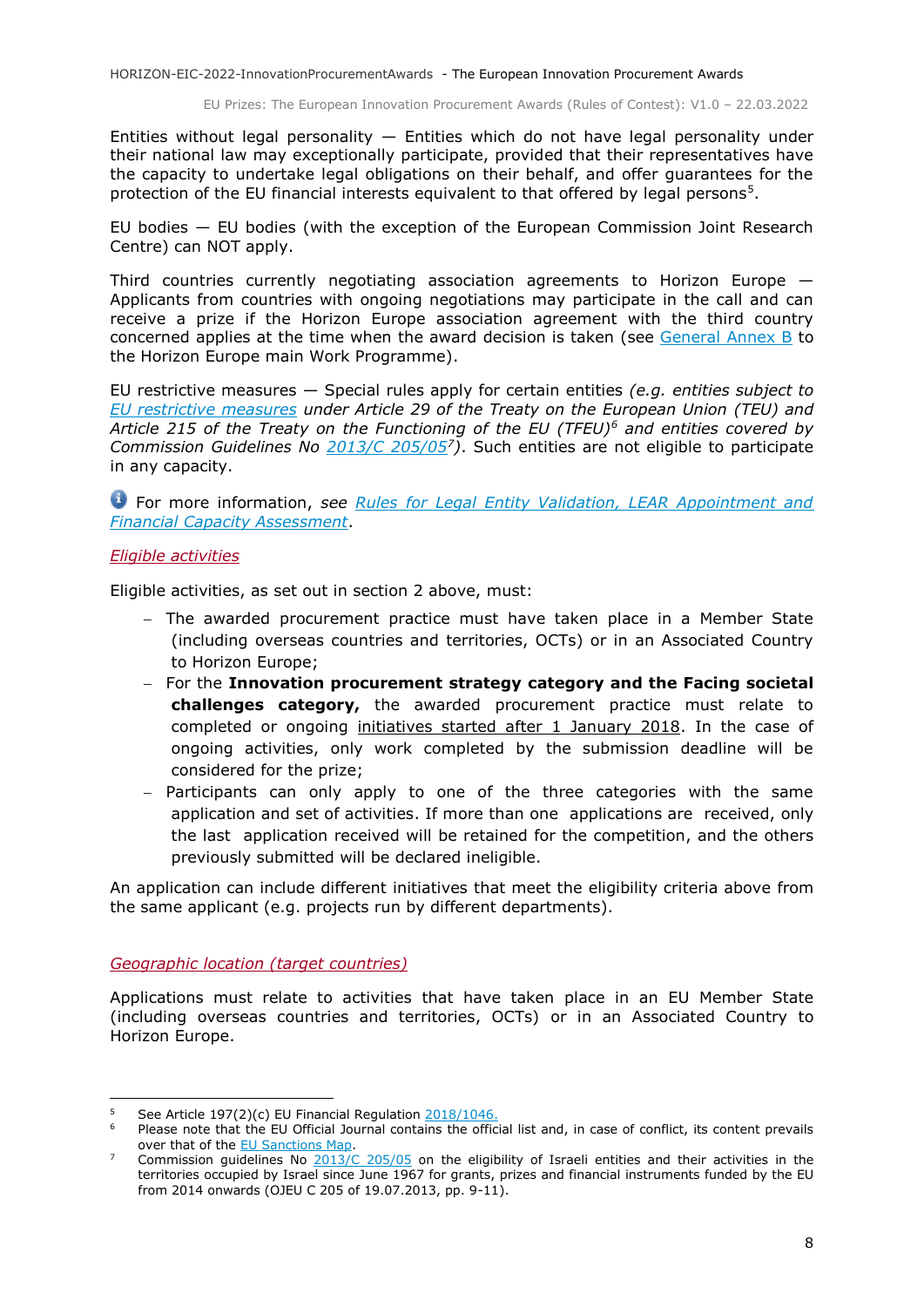#### <span id="page-8-0"></span>*Ethics and values*

Activities must comply with the highest ethical standards and the applicable EU, international and national law on ethical principles.

Moreover, they must respect basic EU values (such as respect for human dignity, freedom, democracy, equality, the rule of law and human rights, including the rights of minorities).

The activities must comply with:

- ethical principles (including the highest standards of research integrity) and
- applicable international, EU and national law

and may not:

- aim at human cloning for reproductive purposes
- intend to modify the genetic heritage of human beings which could make such changes heritable (with the exception of research relating to cancer treatment of the gonads, which may be financed), or
- intend to create human embryos solely for the purpose of research or for the purpose of stem cell procurement, including by means of somatic cell nuclear transfer.

Moreover activities must have an exclusive focus on civil applications and no prize can be awarded for activities carried out outside the EU, if they are prohibited in all Member States.

Applications involving ethics issues will have to undergo an ethics review to authorise funding. Applications that did not respect the above ethical principles and standards cannot be awarded a prize.

#### <span id="page-8-1"></span>*Security*

1

Applications involving EU classified information must comply with Decision [2015/444](https://eur-lex.europa.eu/legal-content/EN/ALL/?uri=CELEX:32015D0444&qid=1586092489803) Applications that are too security-sensitive cannot be awarded a prize.

## <span id="page-8-2"></span>**7. Exclusion**

Applicants which are subject to an **EU exclusion decision** or in one of the following **exclusion situations** that bar them from receiving EU funding can NOT participate<sup>8</sup>:

- bankruptcy, winding up, affairs administered by the courts, arrangement with creditors, suspended business activities or other similar procedures (including procedures for persons with unlimited liability for the applicant's debts)
- in breach of social security or tax obligations (including if done by persons with unlimited liability for the applicant's debts)
- $-$  guilty of grave professional misconduct<sup>9</sup> (including if done by persons having powers of representation, decision-making or control, beneficial owners or persons who are essential for the award/implementation of the prize)

See Articles 136 and 141 EU Financial Regulation [2018/1046](https://eur-lex.europa.eu/legal-content/EN/ALL/?uri=CELEX:32018R1046&qid=1535046024012)

Professional misconduct includes: violation of ethical standards of the profession, wrongful conduct with impact on professional credibility, false declarations/misrepresentation of information, participation in a cartel or other agreement distorting competition, violation of IPR, attempting to influence decision-making processes or obtain confidential information from public authorities to gain advantage.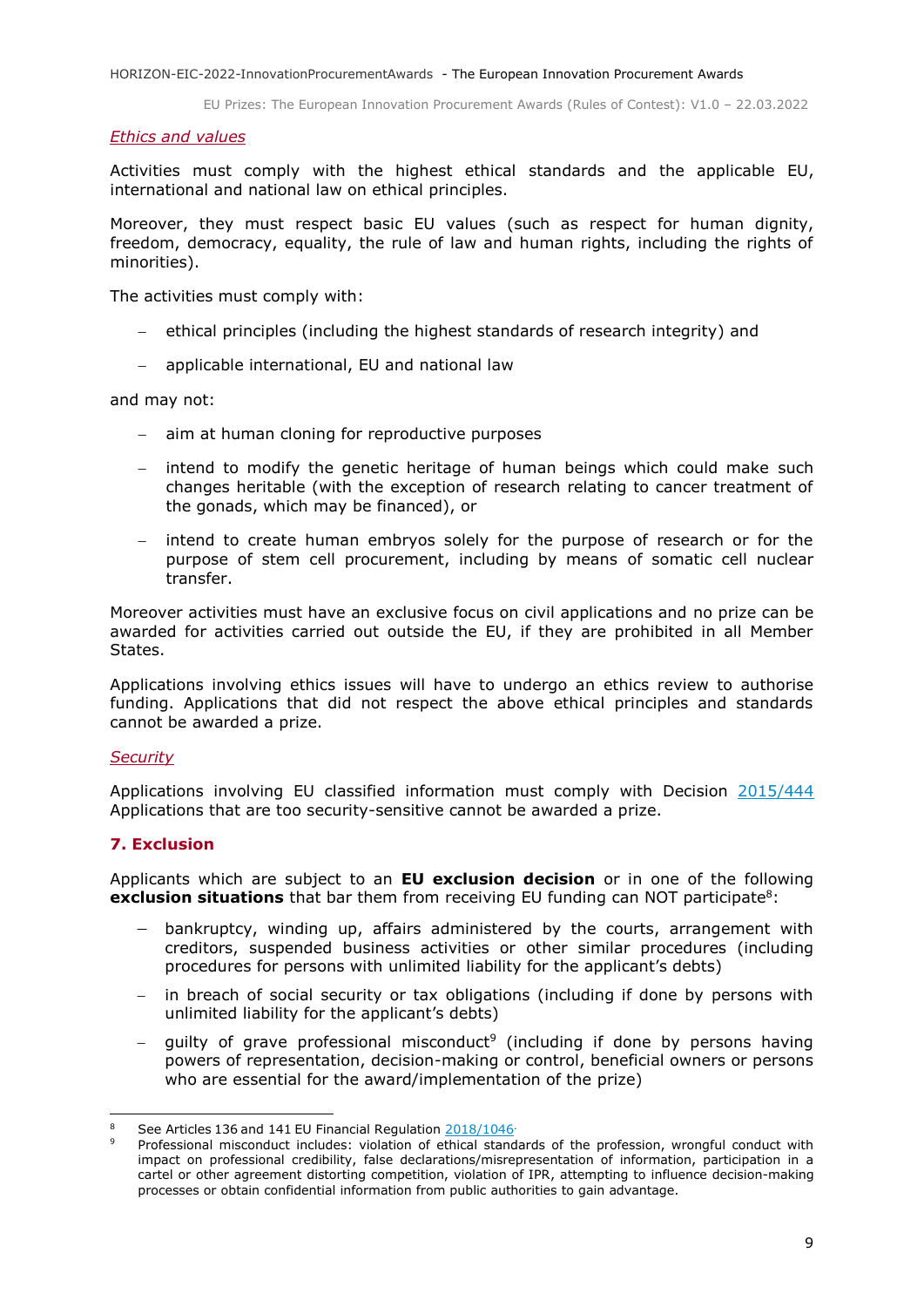- committed fraud, corruption, links to a criminal organisation, money laundering, terrorism-related crimes (including terrorism financing), child labour or human trafficking (including if done by persons having powers of representation, decision-making or control, beneficial owners or persons who are essential for the award/implementation of the prize)
- shown significant deficiencies in complying with main obligations under an EU procurement contract, grant agreement, prize, expert contract, or similar (including if done by persons having powers of representation, decision-making or control, beneficial owners or persons who are essential for the award/implementation of the prize)
- guilty of irregularities within the meaning of Article 1(2) of Regulation No [2988/95](http://eur-lex.europa.eu/legal-content/EN/ALL/?uri=CELEX:31995R2988&qid=1501598622514) (including if done by persons having powers of representation, decision-making or control, beneficial owners or persons who are essential for the award/implementation of the prize)
- created under a different jurisdiction with the intent to circumvent fiscal, social or other legal obligations in the country of origin or created another entity with this purpose (including if done by persons having powers of representation, decision-making or control, beneficial owners or persons who are essential for the award/implementation of the prize).

Applicants will also be refused if it turns out that $10$ :

- during the award procedure they misrepresented information required as a condition for participating or failed to supply that information
- they were previously involved in the preparation of the call and this entails a distortion of competition that cannot be remedied otherwise (conflict of interest).

## <span id="page-9-0"></span>**8. Evaluation and award procedure**

Applications will be subject to a formal evaluation by a **jury**.

If there are more than 60 applications in one category, there will be a pre-selection phase in that category to select the best 60 applications to pass to the jury review. Otherwise, all eligible applications will pass directly to jury review.

The pre-selection panel and jury usually have a different composition, but jury members may participate in the pre-selection panel.

The pre-selection panel/jury will evaluate each application against the award criteria between July and October 2022.

For applications with the same score, the pre-selection panel/jury will determine a **priority order** according to the following approach: The score for the criterion No 1 will be given a weight of 2 and the score for criterion No 2 will be given a weight of 1.5. If two or more applications still tie for any rank or category, the prize will be equally divided and awarded to all applications with the same score.

In addition, up to the 6 best applications in each category will be invited for a hearing with the jury in Brussels in October. This hearing may be also organized remotely.

On the basis of the evaluation by the jury (and after the mandatory checks: *ethics review, security scrutiny, legal entity validation, non-exclusion, double funding and plagiarism, etc*), the awarding authority will decide on the award of the prize.

1

<sup>&</sup>lt;sup>10</sup> See Article 141(1) EU Financial Regulation  $2018/1046$ .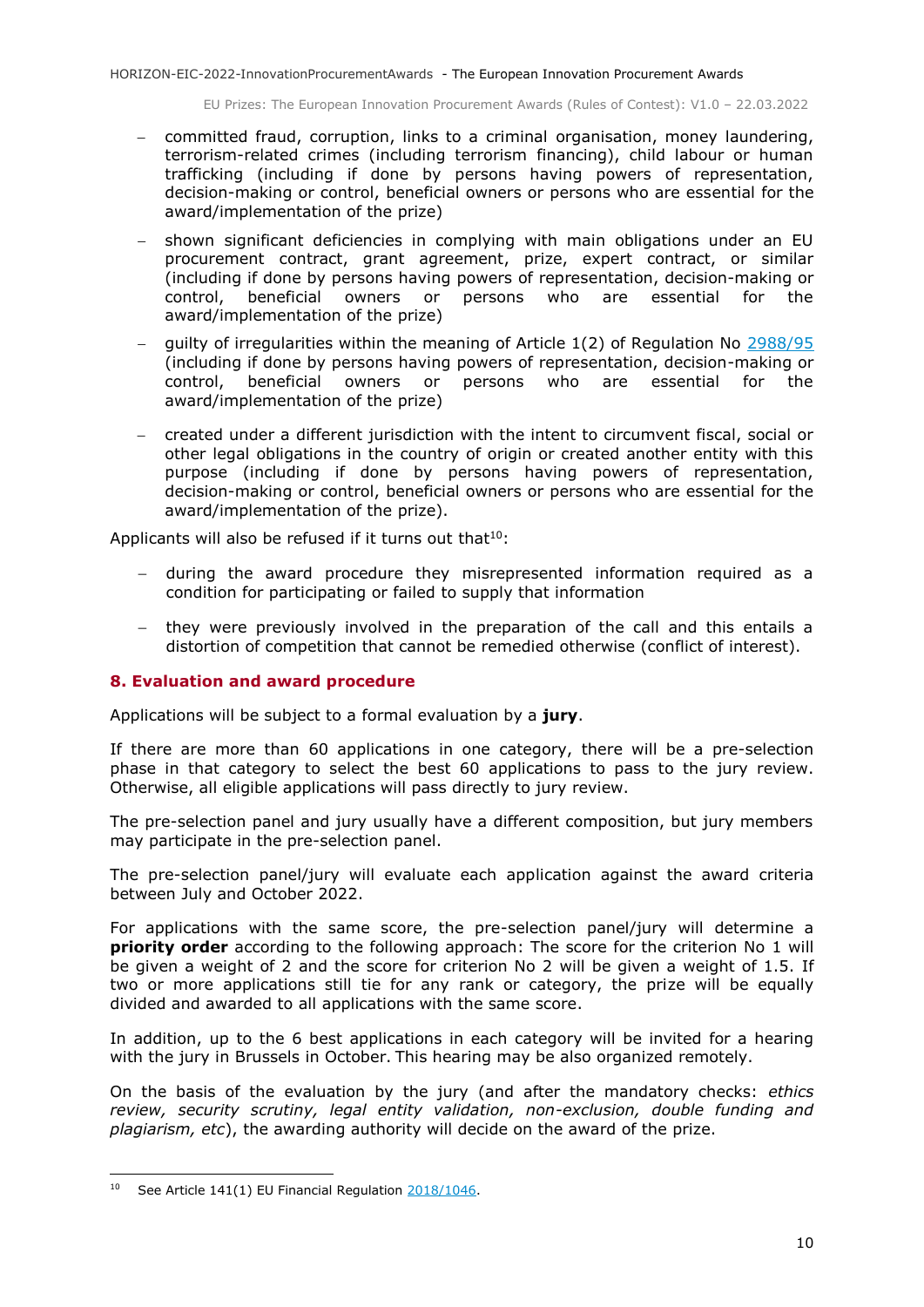EU Prizes: The European Innovation Procurement Awards (Rules of Contest): V1.0 – 22.03.2022

All applications will be informed about the evaluation result (**evaluation result letter**). Successful applications will be awarded the prize; the not successful ones will be rejected.

If you believe that the evaluation procedure was flawed, you can submit a **complaint** (following the deadlines and procedures set out in the evaluation result letter). Please note that notifications are deemed to have been accessed (and received) 10 days after sending and that deadlines will be counted from then *(see also [Funding & Tenders Portal](https://ec.europa.eu/info/funding-tenders/opportunities/docs/2021-2027/common/ftp/tc_en.pdf)  [Terms and Conditions\)](https://ec.europa.eu/info/funding-tenders/opportunities/docs/2021-2027/common/ftp/tc_en.pdf)*.

## <span id="page-10-0"></span>**9. Award criteria**

If admissible and eligible, the applications will be evaluated and ranked against the following **award criteria.** *(Applicants are expected to provide in the Application Form part B clear, measurable and demonstrable results via examples, KPIs, etc)* :

- **Award criterion 1: Transformation:** stimulating the conversion of procurement practices towards innovation procurement with the aim to ensure a sustainable and inclusive growth.
- This conversion refers to the shift into (a) buying the process of innovation (research and development services); (b) buying the outcomes of innovation; or (c) the establishment of innovation procurement friendly frameworks which include tools to measure results of support actions.
- **Award criterion 2: Uptake:** the innovative procurement practise is replicable and scalable, and, therefore, contributes to providing, more efficient and effective solutions.
- **Award criterion 3: Collaboration:** demonstrated co-operation linked to the innovation procurement practice. Special attention should be paid to the establishment of synergies, to the promotion of best practices, to the support to capacity building and skill development, and to the efforts of knowledge sharing between stakeholders within the different territories, especially among those at different state of maturity in innovation procurement practices.
- **Award criterion 4: Societal impact:** practices with a demonstrated positive quantitative and qualitative impact on society, with special emphasis to achieving the green deal and digital transformation priorities.

| <b>Award criteria</b>        | <b>Minimum</b><br>pass score | <b>Maximum</b><br>score |
|------------------------------|------------------------------|-------------------------|
| Transformation               | 6                            | 10                      |
| Uptake                       | 6                            | 10                      |
| Collaboration                | 6                            | 10                      |
| Societal impact              | 6                            | 10                      |
| <b>Overall (pass) scores</b> | 24                           | 40                      |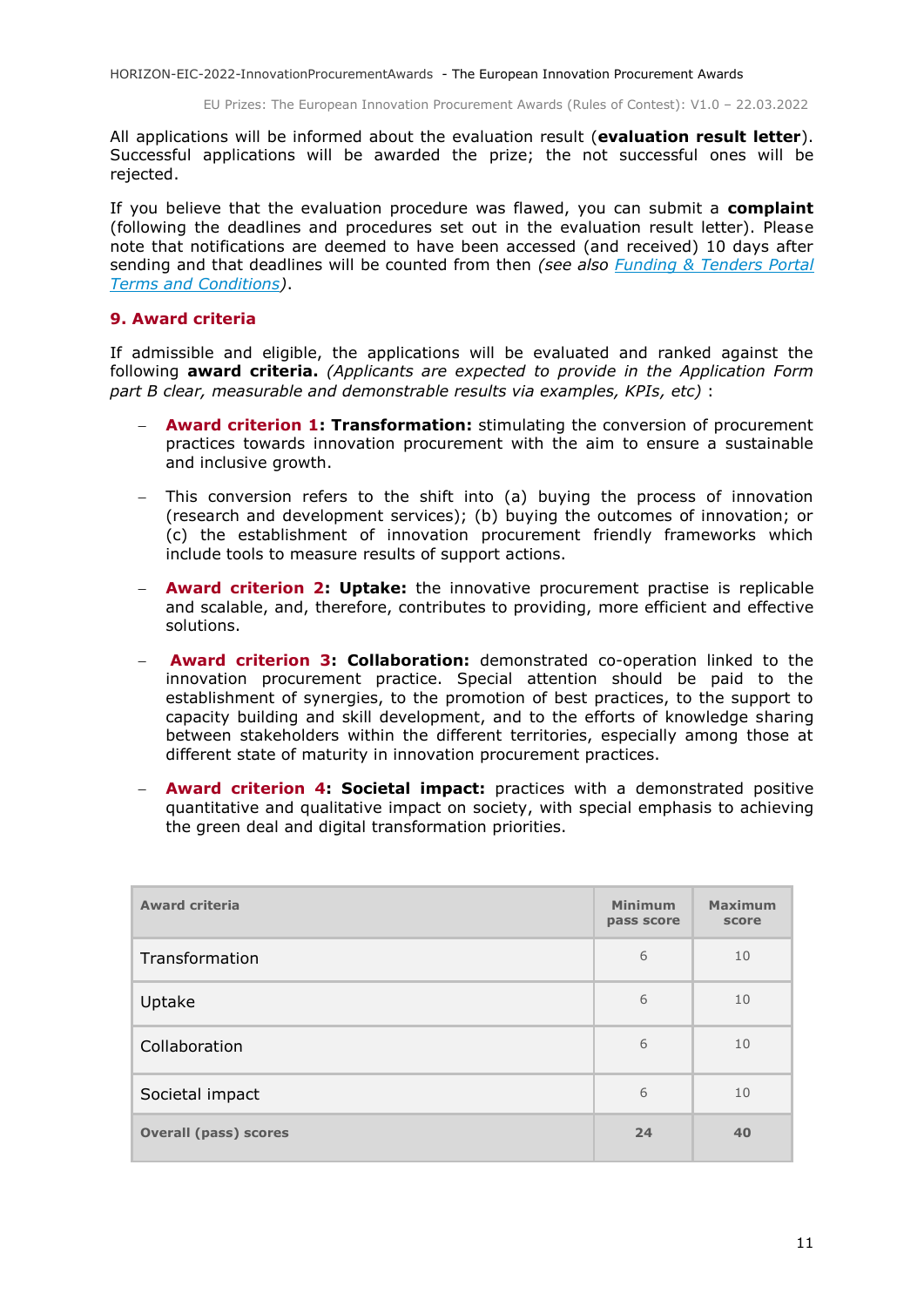Maximum points: 40 points.

Individual thresholds: 6/10 points.

Overall threshold: 24 points.

Applications must pass both all the individual thresholds AND the overall threshold. The prize will be awarded to the application with the best scores. Other applications will be rejected.

## <span id="page-11-0"></span>**10. Other conditions**

#### <span id="page-11-1"></span>*Payment arrangements*

The prize money will be paid to the prize winners after the award ceremony, provided all the requested documents have been submitted. In case of a group of winners, the payment will be made to the lead applicant.

## <span id="page-11-2"></span>*Communication — Dissemination — Visibility of funding*

Prize winners must promote the prize and its results, by providing targeted information to multiple audiences (including the media and the public) in a strategic and effective manner.

Communication activities related to the prize *(including media interviews, press statements, presentations, etc., in electronic form, via traditional or social media, etc.)*, must acknowledge EU support and display the European flag (emblem) and funding statement (translated into local languages, where appropriate):



Funded by the **European Union** 



Co-funded by the **European Union** 



Funded by the European Union



Co-funded by the **European Union**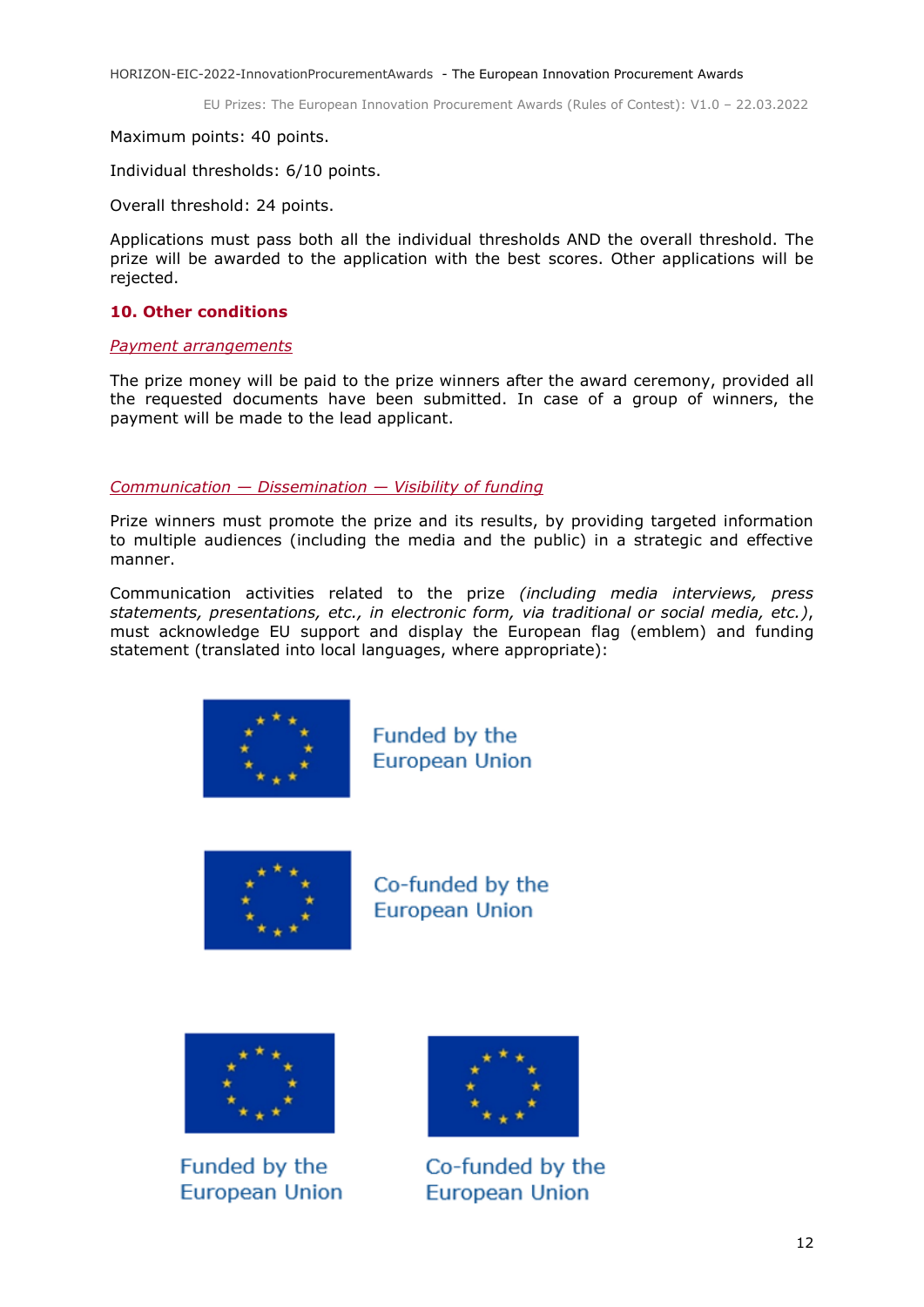The emblem must remain distinct and separate and cannot be modified by adding other visual marks, brands or text.

Apart from the emblem, no other visual identity or logo may be used to highlight the EU support.

When displayed in association with other logos *(e.g. of winners or sponsors)*, the emblem must be displayed at least as prominently and visibly as the other logos.

For the purposes of these obligations, the winners may use the emblem without first obtaining approval from the awarding authority. This does not, however, give them the right to exclusive use. Moreover, they may not appropriate the emblem or any similar trademark or logo, either by registration or by any other means.

Any communication or dissemination activity related to the prize must use factually accurate information.

Moreover, it must indicate the following disclaimer (translated into local languages where appropriate):

"Funded by the European Union. Views and opinions expressed are however those of the author(s) only and do not necessarily reflect those of the European Union or the European Innovation Council and SMEs Executive Agency. Neither the European Union nor the awarding authority can be held responsible for them."

#### <span id="page-12-0"></span>*IPR — Rights of use*

The awarding authority does not obtain ownership of the results produced in the context of the prize.

The awarding authority has the right to use non-sensitive information relating to the prize and materials and documents received from the winners *(such as pictures or audiovisual material, in paper or electronic form)* for information, communication, dissemination and publicity purposes.

Photos and videos taken by the awarding authority either in preparation of the award ceremony or during the award ceremony are the sole property of the awarding authority.

<span id="page-12-1"></span>*Additional communication, dissemination and exploitation obligations*

Following the announcement of finalist applicants after the hearings, all finalists will be requested to provide pictures and a one-minute video displaying their application in an attractive way. The European Commission and the Agency will use those videos and pictures at the award ceremony and other relevant occasions to promote the prize and the finalist/awarded applicants.

<span id="page-12-2"></span>*Checks, audits and investigations*

1

The awarding authority, the European Commission, the European Anti-Fraud Office (OLAF), the European Public Prosecutor's Office (EPPO) and the European Court of Auditors (ECA) may carry out checks, audits and investigations in relation to the prize.<sup>11</sup>

<sup>&</sup>lt;sup>11</sup> For the powers of OLAF, EPPO and ECA, see Regulation (EU, Euratom) No 883/2013 of the European Parliament and of the Council of 11 September 2013 concerning investigations conducted by the European Anti-Fraud Office (OLAF) and repealing Regulation (EC) No 1073/1999 of the European Parliament and of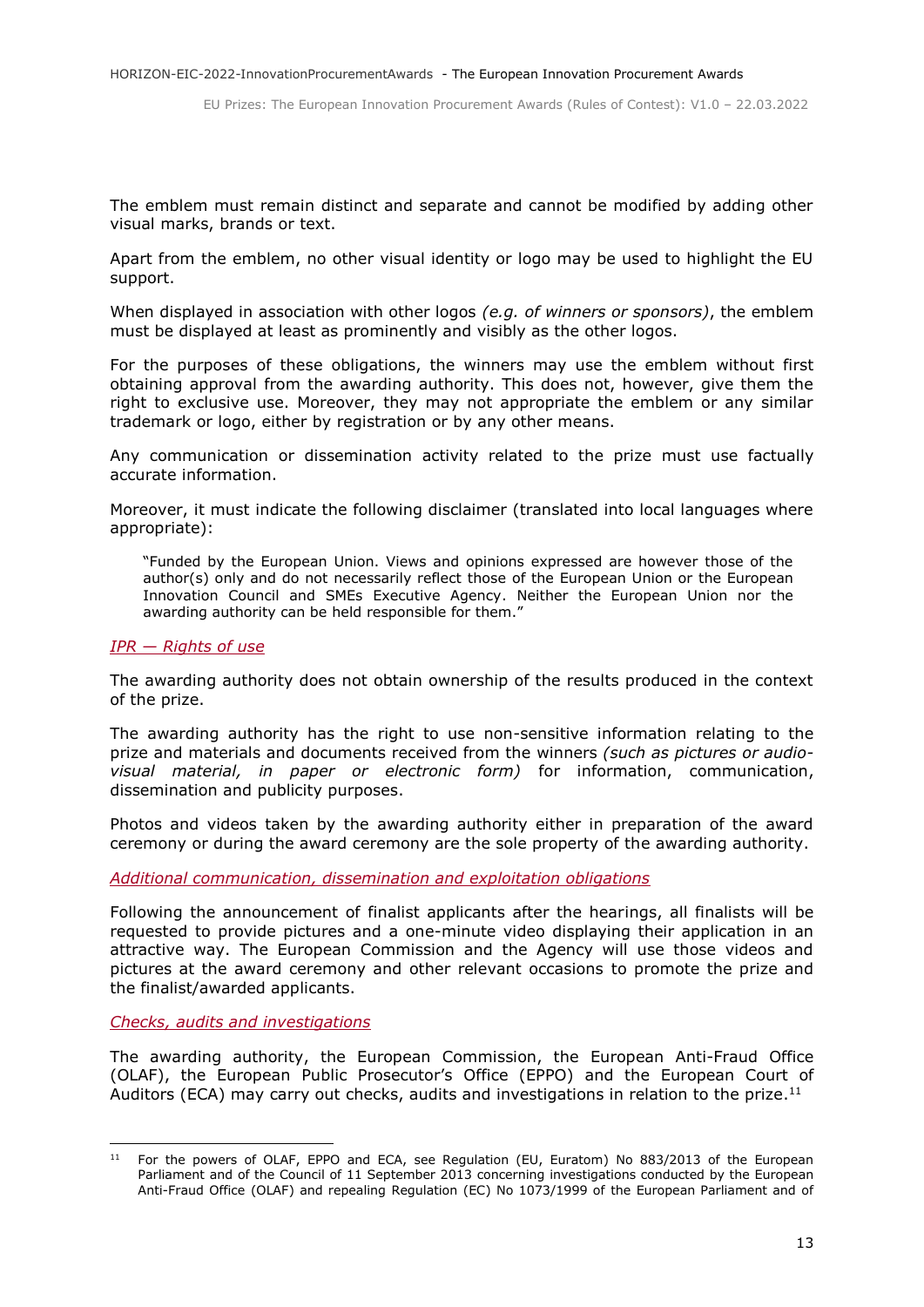#### <span id="page-13-0"></span>*Withdrawal of the prize — Recovery of undue amounts*

The awarding authority may withdraw the prize after its award and recover all payments made, if it finds out that:

- false information, fraud or corruption was used to obtain it
- the prize winners were not eligible or should have been excluded or
- the prize winners are in serious breach of their obligations under these Rules of Contest.

## <span id="page-13-1"></span>**11. How to submit an application**

All applications must be submitted directly online via the Funding & Tenders Portal Electronic Submission System. Paper applications are NOT accepted.

You can access the Portal [here,](https://ec.europa.eu/info/funding-tenders/opportunities/portal/screen/home) or by clicking 'Apply now' on the official prize webpage.

Submission is a 2-step process:

## a) **create a user account and register your organisation**

To use the Submission System (the only way to apply), all participants need to [create an](https://webgate.ec.europa.eu/cas/eim/external/register.cgi)  [EULogin user account.](https://webgate.ec.europa.eu/cas/eim/external/register.cgi)

Once you have an EULogin account, you can [register your organisation](https://ec.europa.eu/info/funding-tenders/opportunities/portal/screen/how-to-participate/participant-register) in the Participant Register. When your registration is finalised, you will receive a 9-digit participant identification code (PIC).

#### b) **submit the application**

Access the Electronic Submission System via the Topic page in the [Search Funding &](https://ec.europa.eu/info/funding-tenders/opportunities/portal/screen/opportunities/topic-search;freeTextSearchKeyword=;typeCodes=0,1;statusCodes=31094501,31094502,31094503;programCode=null;programDivisionCode=null;focusAreaCode=null;crossCuttingPriorityCode=null;callCode=Default;sortQuery=openingDate;orderBy=asc;onlyTenders=false;topicListKey=topicSearchTablePageState)  [Tenders](https://ec.europa.eu/info/funding-tenders/opportunities/portal/screen/opportunities/topic-search;freeTextSearchKeyword=;typeCodes=0,1;statusCodes=31094501,31094502,31094503;programCode=null;programDivisionCode=null;focusAreaCode=null;crossCuttingPriorityCode=null;callCode=Default;sortQuery=openingDate;orderBy=asc;onlyTenders=false;topicListKey=topicSearchTablePageState) section.

Submit your application in 3 parts, as follows:

- Part A includes administrative information about the applicant organisations . Fill it in directly online
- Part B (description of the action) covers the technical content of the application. Download the mandatory word template from the Submission System, fill it in and upload it as a PDF file
- Annexes (if any; *see section 5*). Upload them as PDF files.

the Council and Council Regulation (Euratom) No 1074/1999 (OJ L 248, 18/09/2013, p. 1), Council Regulation (Euratom, EC) No 2185/1996 of 11 November 1996 concerning on-the-spot checks and inspections carried out by the Commission in order to protect the European Communities' financial interests against fraud and other irregularities (OJ L 292, 15/11/1996, p. 2), Council Regulation (EU) 2017/1939 of 12 October 2017 implementing enhanced cooperation on the establishment of the European Public Prosecutor's Office ('the EPPO') and Article 287 of the Treaty on the Functioning of the EU (TFEU) and Article 257 of EU Financial Regulation 2018/1046.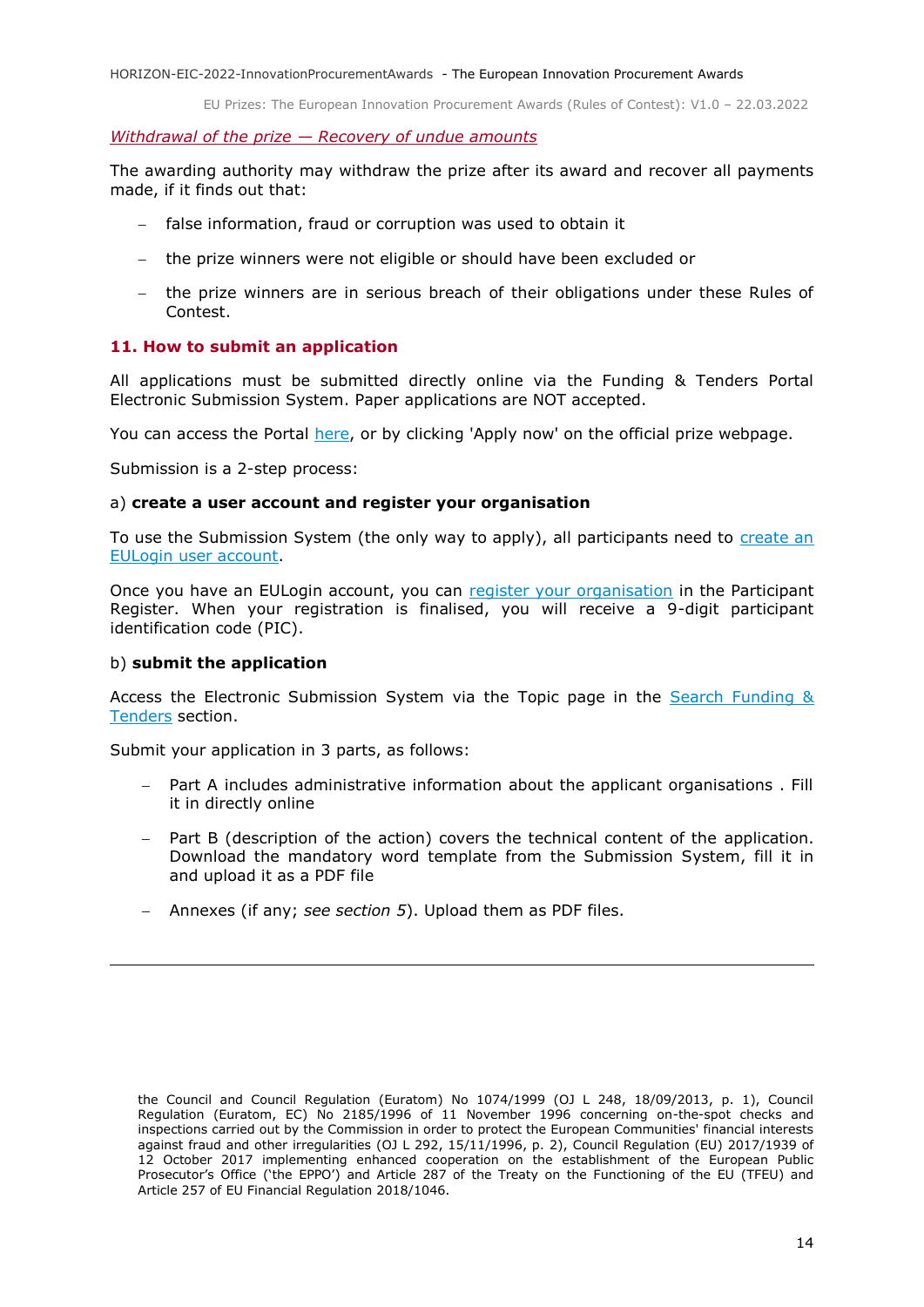EU Prizes: The European Innovation Procurement Awards (Rules of Contest): V1.0 – 22.03.2022

The application must keep to the **page limits** *(see section 5)*; excess pages will be disregarded.

Documents must be uploaded to the **right category** in the Submission System otherwise the application might be considered incomplete and thus inadmissible.

The application must be submitted **before the call deadline** (*see section 4*). After this deadline, the system is closed and applications can no longer be submitted.

Once the application is submitted, you will receive a **confirmation e-mail** (with date and time of your application). If you do not receive this confirmation e-mail, it means your application has NOT been submitted. If you believe this is due to a fault in the Submission System, you should immediately file a complaint via the  $IT$  Helpdesk [webform,](https://ec.europa.eu/info/funding-tenders/opportunities/portal/screen/support/helpdesks/contact-form) explaining the circumstances and attaching a copy of the application (and, if possible, screenshots to show what happened).

Details on processes and procedures are described in the [Online Manual.](https://ec.europa.eu/info/funding-tenders/opportunities/docs/2021-2027/common/guidance/om_en.pdf) The Online Manual also contains the links to FAQs and detailed instructions regarding the Portal Electronic Exchange System.

## <span id="page-14-0"></span>**12. Help**

Additional information can be found:

- [Online Manual](http://ec.europa.eu/research/participants/docs/h2020-funding-guide/grants/applying-for-funding/submit-proposals/submission-tool_en.htm)
- [The European Innovation Council website](https://eic.ec.europa.eu/index_en)
- [FAQs on the Topic page](https://ec.europa.eu/info/funding-tenders/opportunities/portal/screen/support/faq;grantAndTendertype=1;categories=;programme=null;actions=;keyword=HORIZON-EIC-2021-InnovationProcurementAwardsPrize;period=null)
- [Portal FAQ](https://ec.europa.eu/info/funding-tenders/opportunities/portal/screen/support/faq;categories=;programme=null;actions=;keyword=) (for general questions).

Please also consult the Topic page regularly, since we will use it to publish call updates.

#### *Contact*

For individual questions on the Portal Submission System, please contact the  $II$ [Helpdesk.](https://ec.europa.eu/info/funding-tenders/opportunities/portal/screen/support/helpdesks/contact-form)

Non-IT related questions should be sent to the following email address: [EISMEA-](mailto:EISMEA-EUIPAWARDS@ec.europa.eu)[EUIPAWARDS@ec.europa.eu.](mailto:EISMEA-EUIPAWARDS@ec.europa.eu)

Please indicate clearly the reference of the call and topic to which your question relates *(see cover page)*.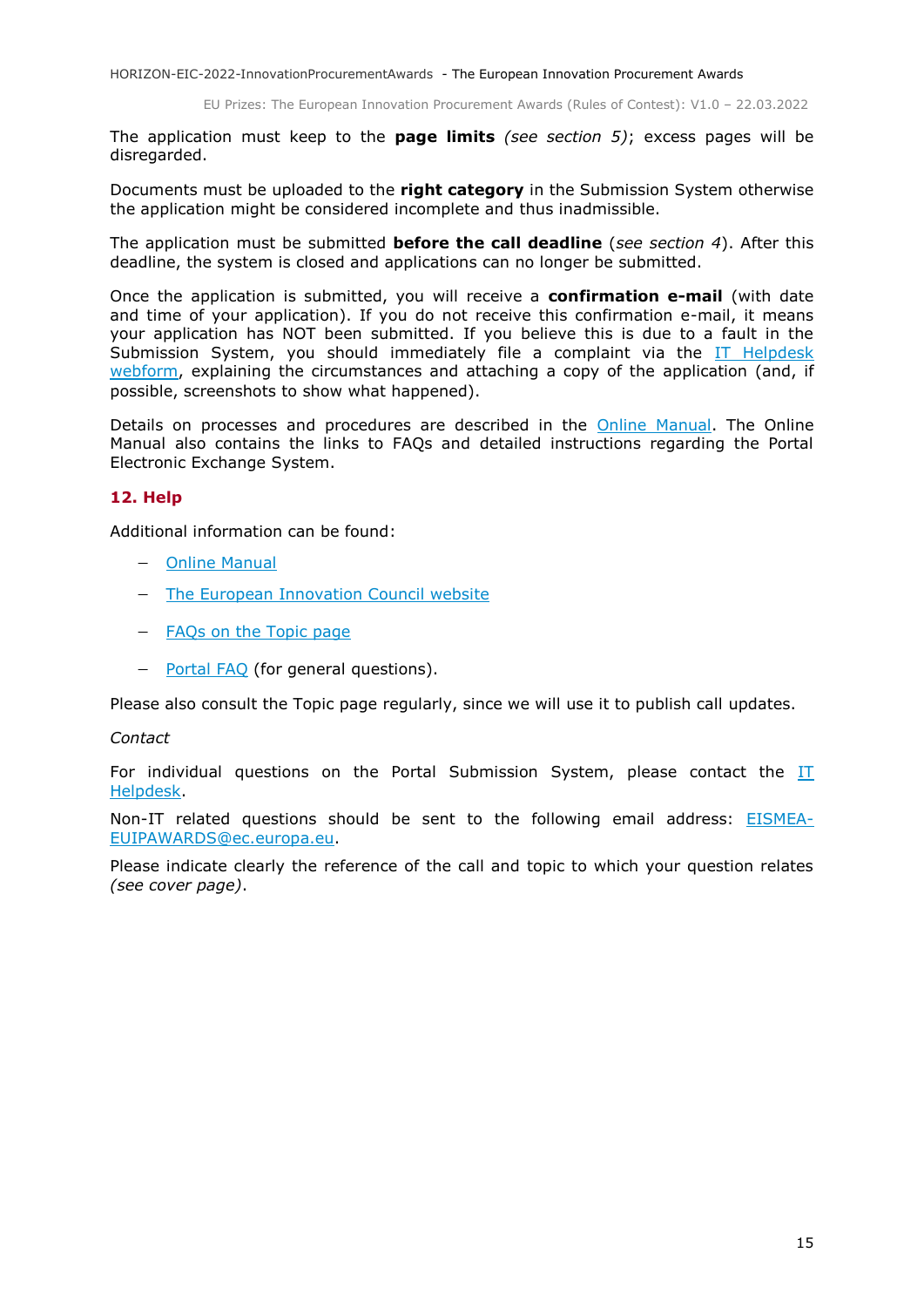## <span id="page-15-0"></span>**13. Important**

## **IMPORTANT**

- **Don't wait until the end —** Complete your application sufficiently in advance of the deadline to avoid any last minute **technical problems**. Problems due to last minute submissions *(e.g. congestion, etc.)* will be entirely at your risk. Call deadlines can NOT be extended.
- **Consult** the Portal Topic page regularly. We will use it to publish updates and additional information on the call (call updates).
- **Funding & Tenders Portal Electronic Exchange System —** By submitting the application, all applicants **accept** to use the electronic exchange system in accordance with the [Portal Terms & Conditions.](https://ec.europa.eu/info/funding-tenders/opportunities/docs/2021-2027/common/ftp/tc_en.pdf)
- **Registration** Before submitting the application, all applicants must be registered in the [Participant Register.](https://ec.europa.eu/info/funding-tenders/opportunities/portal/screen/how-to-participate/participant-register) The participant identification code (PIC) (one per applicant) is mandatory for the Application Form.
- **Joint applications**  $-$  Joint applications by a group of applicants are admitted. In this case, you must appoint a lead applicant (coordinator) to submit the application and represent you towards the awarding authority. All applicants will be jointly responsible and must all fulfil and respect the conditions set out in these Rules of Contest.
- **No double funding —** There is a strict prohibition of double funding from the EU budget. Applications that have already received an EU prize cannot receive a second prize for the same activities.
- **Resubmission —** Applications may be changed and re-submitted until the deadline for submission. For first past the post prizes with cut-off dates, applications can be changed and re-submitted until the cut-off date; the re-submission may however let you use your position as first in place.
- **Rejection** By submitting the application, all applicants accept the call conditions set out in this these Rules of Contest (and the documents they refer to). Applications that do not comply with all the call conditions will be **rejected**. This applies also to applicants: All applicants need to fulfil the criteria; if any one of them doesn't, they must be replaced or the entire application will be rejected.
- **Cancellation –** The awarding authority may cancel the contest or decide not to award the prize — without any obligation to compensate participants *(e.g. no applications, jury cannot determine winner, winner is not eligible or must be excluded, objectives have already been achieved, etc)*. In this case, you will be informed via a call update.
- **Language —** You can submit your application in any official EU language. However, for reasons of efficiency, we strongly advise you to use English. If you need the call documentation in another official EU language, please submit a request within 10 days after call publication (for the contact information, *see section 12*).